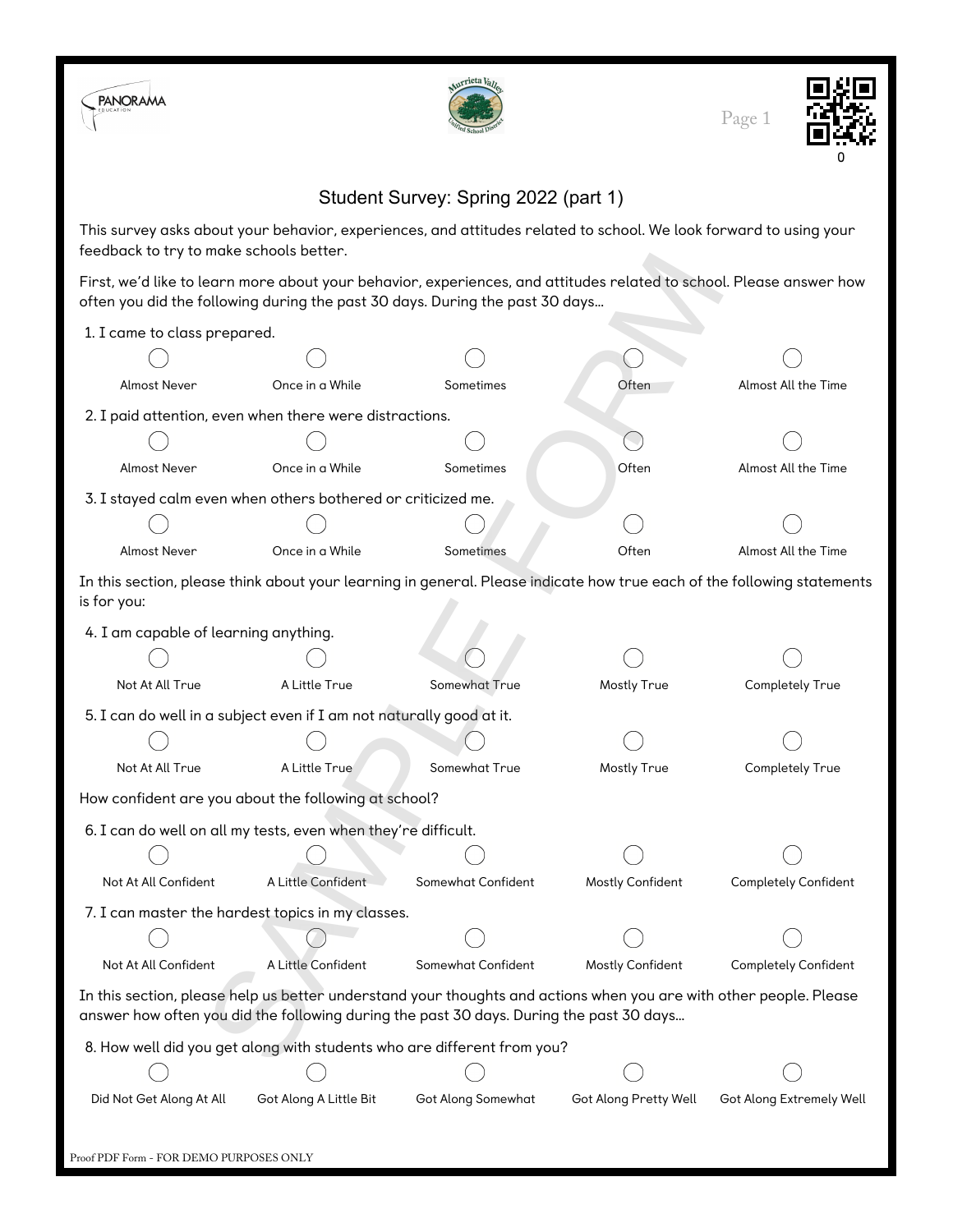| <b>PANORAMA</b>                                                             |                         | rrieta Val          |                  | Page 2                      |  |  |  |
|-----------------------------------------------------------------------------|-------------------------|---------------------|------------------|-----------------------------|--|--|--|
| 9. How clearly were you able to describe your feelings?                     |                         |                     |                  |                             |  |  |  |
|                                                                             |                         |                     |                  |                             |  |  |  |
| Not At All Clearly                                                          | <b>Slightly Clearly</b> | Somewhat Clearly    | Quite Clearly    | <b>Extremely Clearly</b>    |  |  |  |
| 10. When others disagreed with you, how respectful were you of their views? |                         |                     |                  |                             |  |  |  |
|                                                                             |                         |                     |                  |                             |  |  |  |
| Not At All Respectful                                                       | Slightly Respectful     | Somewhat Respectful | Quite Respectful | <b>Extremely Respectful</b> |  |  |  |
| 11. When you are feeling pressured, how easily can you stay in control?     |                         |                     |                  |                             |  |  |  |
|                                                                             |                         |                     |                  |                             |  |  |  |
| Not easily at all                                                           | Slightly easily         | Somewhat easily     | Quite easily     | Extremely easily            |  |  |  |
| 12. How often are you able to pull yourself out of a bad mood?              |                         |                     |                  |                             |  |  |  |
|                                                                             |                         |                     |                  |                             |  |  |  |
| Almost never                                                                | Once in a while         | Sometimes           | Frequently       | Almost always               |  |  |  |
| 13. How often are you able to control your emotions when you need to?       |                         |                     |                  |                             |  |  |  |
|                                                                             |                         |                     |                  |                             |  |  |  |
| Almost never                                                                | Once in a while         | Sometimes           | Frequently       | Almost always               |  |  |  |
| 14. Once you get upset, how often can you get yourself to relax?            |                         |                     |                  |                             |  |  |  |
|                                                                             |                         |                     |                  |                             |  |  |  |
| Almost never                                                                | Once in a while         | Sometimes           | Frequently       | Almost always               |  |  |  |
| 15. When things go wrong for you, how calm are you able to remain?          |                         |                     |                  |                             |  |  |  |
|                                                                             |                         |                     |                  |                             |  |  |  |
| Not calm at all                                                             | Slightly calm           | Somewhat calm       | Quite calm       | Extremely calm              |  |  |  |
| 16. In your classes, how eager are you to participate?                      |                         |                     |                  |                             |  |  |  |
|                                                                             |                         |                     |                  |                             |  |  |  |
| Not at all eager                                                            | Slightly eager          | Somewhat eager      | Quite eager      | Extremely eager             |  |  |  |
| 17. Overall, how interested are you in your classes?                        |                         |                     |                  |                             |  |  |  |
|                                                                             |                         |                     |                  |                             |  |  |  |
| Not at all interested                                                       | Slightly interested     | Somewhat interested | Quite interested | Extremely interested        |  |  |  |
| 18. How often do you feel hopeless?                                         |                         |                     |                  |                             |  |  |  |
|                                                                             |                         |                     |                  |                             |  |  |  |
| Almost never                                                                | Once in a while         | Sometimes           | Frequently       | Almost always               |  |  |  |
| 19. How lonely do you feel at school?                                       |                         |                     |                  |                             |  |  |  |
|                                                                             |                         |                     |                  |                             |  |  |  |
| Not at all lonely                                                           | Slightly lonely         | Somewhat lonely     | Quite lonely     | Extremely lonely            |  |  |  |